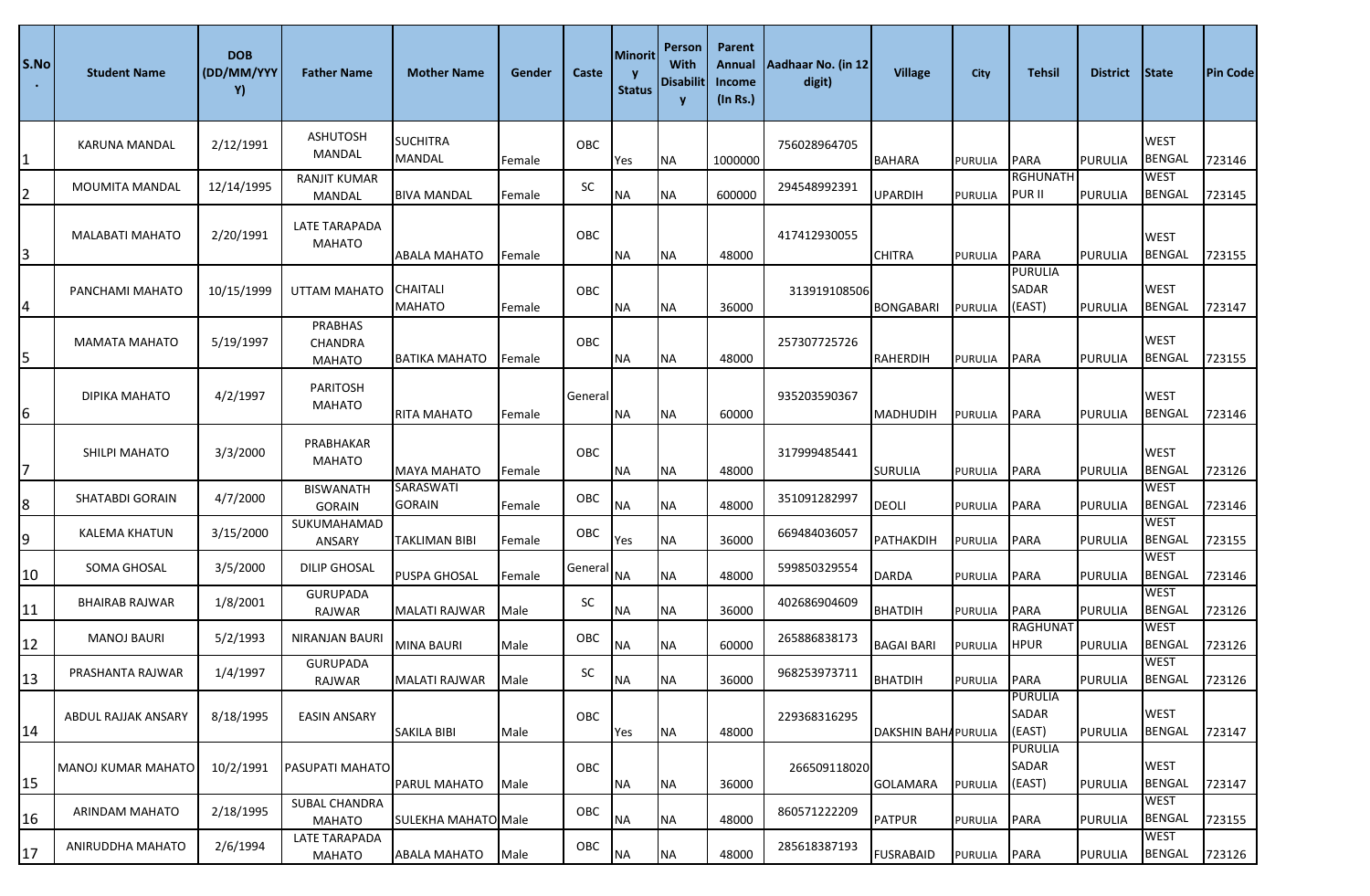| 18                    | RABI KARMAKAR                   | 4/1/1992   | <b>GOPAL KARMAKAR</b>                  | PADMA KARMAKAI Male                  |                | OBC                   | <b>NA</b>        | ΝA        | 48000  | 575157010274 | THAKURDIH                       | PURULIA            | <b>PARA</b>                       | <b>PURULIA</b> | <b>WEST</b><br><b>BENGAL</b> | 723126 |
|-----------------------|---------------------------------|------------|----------------------------------------|--------------------------------------|----------------|-----------------------|------------------|-----------|--------|--------------|---------------------------------|--------------------|-----------------------------------|----------------|------------------------------|--------|
| 19                    | SNIGDHA<br><b>BANDYOPADHYAY</b> | 1/13/1992  | LATE ALOKE<br><b>BANDYOPADHYAY</b>     | PADMA<br><b>BANDYOPADHYAY</b> Female |                | General               | <b>NA</b>        | <b>NA</b> | 48000  | 780382222730 | CHELYAMA                        | PURULIA            | <b>RAGHUNAT</b><br><b>HPUR</b>    | <b>PURULIA</b> | <b>WEST</b><br><b>BENGAL</b> | 723146 |
|                       | SAYANI MITRA                    | 5/1/1996   | ASOK MITRA                             | APARNA MITRA                         | Female         | General               | <b>NA</b>        | <b>NA</b> | 360000 | 577377573899 | PRANABANAN<br><b>DA PALLY</b>   | <b>BANKURA</b>     | <b>BANKURA</b><br>SADAR           | <b>BANKURA</b> | <b>WEST</b><br><b>BENGAL</b> | 722102 |
| $\frac{20}{1}$<br>21  | PUJA MAJEE                      | 7/23/2000  | RAMSUNDAR<br>MAJEE                     | KABERI MAJEE                         | Female         | OBC                   | Yes              | ΝA        | 60000  | 686598061794 | <b>KANKI BAZAR</b>              | <b>PURULIA</b>     | <b>PARA</b>                       | <b>PURULIA</b> | <b>WEST</b><br><b>BENGAL</b> | 723145 |
| 22                    | <b>TANUSREE GORAI</b>           | 4/16/2001  | <b>SWAPAN GORAI</b>                    | KALPANA GORAI                        | Female         | OBC                   | ΝA               | ΝA        | 500000 | 424766087243 | MANGALDA                        | PURULIA            | <b>RAGHUNAT</b><br><b>HPUR</b>    | <b>PURULIA</b> | <b>WEST</b><br><b>BENGAL</b> | 723133 |
|                       | SALEHA KHATUN                   | 4/5/1997   | AHAMDULLA                              |                                      |                | OBC                   |                  | ΝA        | 36000  | 631600673210 | <b>BARAIRGA</b>                 |                    | <b>PARA</b>                       | <b>PURULIA</b> | <b>WEST</b><br><b>BENGAL</b> | 723126 |
| $\overline{23}$<br>24 | SAMIR MAHATO                    | 3/25/1998  | ANSARY<br>SARAT MAHATO                 | <b>HAJERA BIBI</b><br>LAXMI MAHATO   | Female<br>Male | OBC                   | Yes<br><b>NA</b> | <b>NA</b> | 36000  | 843933609032 | <b>NADIHA</b>                   | PURULIA<br>PURULIA | <b>PURULIA</b><br>SADAR<br>(EAST) | <b>PURULIA</b> | <b>WEST</b><br><b>BENGAL</b> | 723103 |
| 25                    | SAKUNTALA MAHATO                | 2/4/1996   | SARAT CHANDRA<br>MAHATO                | LAXMI MAHATO                         | Female         | OBC                   | <b>NA</b>        | <b>NA</b> | 36000  | 770582635738 | <b>NADIHA</b>                   | PURULIA            | <b>PURULIA</b><br>SADAR<br>(EAST) | <b>PURULIA</b> | <b>WEST</b><br><b>BENGAL</b> | 723103 |
| 26                    | SURAVI NAG                      | 9/12/1994  | SOMEN NAG                              | ANIMA NAG                            | Female         | General NA            |                  | <b>NA</b> | 70000  | 629501054706 | CHELYAMA                        | <b>PURULIA</b>     | <b>RAGHUNATI PURULIA</b>          |                | <b>WEST</b><br><b>BENGAL</b> | 723146 |
| 27                    | PALLABI MONDAL                  | 6/10/1994  | <b>NEPAL KALIPADA</b><br>MONDAL        | <b>MEERA MONDAL</b>                  | Female         | General               | <b>NA</b>        | <b>NA</b> | 60000  | 719474315167 | CHELYAMA                        | <b>PURULIA</b>     | <b>RAGHUNATH PURULIA</b>          |                | <b>WEST</b><br><b>BENGAL</b> | 723146 |
| 28                    | <b>SUSMITA MONDAL</b>           | 12/13/1990 | <b>NEPAL KALIPADA</b><br><b>MONDAL</b> | <b>MEERA MONDAL</b>                  | Female         | General NA            |                  | <b>NA</b> | 60000  | 791541131715 | CHELYAMA                        | <b>PURULIA</b>     | RAGHUNATI PURULIA                 |                | <b>WEST</b><br><b>BENGAL</b> | 723146 |
| 29                    | MOUSUMI MANDAL                  | 6/7/1998   | KIRITI MANDAL                          | SADHANA<br><b>MANDAL</b>             | Female         | OBC                   | <b>NA</b>        | <b>NA</b> | 48000  | 872903241626 | <b>UDAYPUR</b><br><b>BATHAN</b> | <b>PURULIA</b>     | <b>PARA</b>                       | <b>PURULIA</b> | <b>WEST</b><br><b>BENGAL</b> | 723155 |
| 30                    | <b>CHAITALI CHAKRABARTY</b>     | 12/13/1992 | PRASANTA<br><b>CHAKRABARTY</b>         | SARMILA<br>CHAKRABARTY               | Female         | General NA            |                  | <b>NA</b> | 60000  | 688898067731 | SHYAMPUR                        | PURULIA            | <b>PARA</b>                       | <b>PURULIA</b> | <b>WEST</b><br><b>BENGAL</b> | 723126 |
| 31                    | ARCHANA KAIBARTA                | 8/6/1992   | <b>BEDAN KAIBARTA</b>                  | <b>SHAKTI KAIBARTA</b>               | Female         | <b>SC</b>             | <b>NA</b>        | <b>NA</b> | 60000  | 373657872698 | <b>PITHAJORE</b>                | PURULIA            | <b>PURULIA</b><br>SADAR<br>(EAST) | <b>PURULIA</b> | <b>WEST</b><br><b>BENGAL</b> | 723126 |
| 32                    | <b>TAPASI MAHATO</b>            | 5/2/1999   | <b>SISIR KUMAR</b><br><b>MAHATO</b>    | <b>GOURIBALA</b><br>MAHATO           | Female         | OBC                   | <b>NA</b>        | <b>NA</b> | 48000  | 730933337851 | RANGAMATYA PURULIA              |                    | <b>PARA</b>                       | <b>PURULIA</b> | <b>WEST</b><br><b>BENGAL</b> | 723155 |
| 33                    | <b>MADHUMITA MAHATO</b>         | 5/3/2000   | <b>TAPAN KR.</b><br><b>MAHATO</b>      | AMITA MAHATO                         | Female         | OBC                   | <b>NA</b>        | ΝA        | 24000  | 387806319599 | PARASHYA                        | PURULIA            | <b>PARA</b>                       | <b>PURULIA</b> | <b>WEST</b><br><b>BENGAL</b> | 723146 |
| $\frac{34}{1}$        | MD. ABRAR                       | 3/20/1996  | ANJAR MIRDHA                           | <b>NAZMA BIBI</b>                    | Male           | OBC                   | Yes              | ΝA        | 36000  | 752853874472 | DUBRA                           | PURULIA            | <b>PARA</b>                       | <b>PURULIA</b> | <b>WEST</b><br><b>BENGAL</b> | 723155 |
| 35                    | <b>SHILPI PATRA</b>             | 4/24/1997  | LATE SAMIRAN<br><b>PATRA</b>           | <b>PARUL PATRA</b>                   | Female         | General <sub>NA</sub> |                  | <b>NA</b> | 90000  | 665114219967 | GOURANGDIH PURULIA              |                    | <b>KASHIPUR</b>                   | PURULIA        | <b>WEST</b><br><b>BENGAL</b> | 723121 |
| $\frac{36}{5}$        | PUSPARANI MAHATO                | 5/2/1995   | SRIMANTA<br><b>MAHATO</b>              | JANAKI MAHATO                        | Female         | OBC                   | NA               | NА        | 48000  | 907931419091 | <b>TENTULDA</b>                 | PURULIA            | <b>PARA</b>                       | <b>PURULIA</b> | <b>WEST</b><br><b>BENGAL</b> | 723126 |
| $\frac{37}{2}$        | ASIMA MAHATO                    | 2/2/189    | <b>BALARAM</b><br><b>MAHATO</b>        | ALAKA MAHATO                         | Female         | OBC                   | NA               | NА        | 60000  | 540651029833 | <b>TENTULHITY</b>               | PURULIA            | <b>PARA</b>                       | <b>PURULIA</b> | <b>WEST</b><br><b>BENGAL</b> | 723155 |
| 38                    | CHANDANA MAHATO                 | 3/15/1998  | <b>MANIK CHANDRA</b><br>MAHATO         | <b>JABA RANI</b><br>MAHATO           | Female         | OBC                   | <b>NA</b>        | NА        | 200000 | 275048166557 | BHOWRIDH                        | PURULIA            | <b>PARA</b>                       | <b>PURULIA</b> | <b>WEST</b><br><b>BENGAL</b> | 723155 |
| 39                    | <b>ASHA MAHATO</b>              | 3/15/1997  | RAMESH CHANDRA<br>MAHATO               | PRATIMA<br>MAHATO                    | Female         | OBC                   | <b>NA</b>        | <b>NA</b> | 200000 | 600721014086 | BHOWRIDH                        | PURULIA PARA       |                                   | <b>PURULIA</b> | <b>WEST</b><br><b>BENGAL</b> | 723155 |